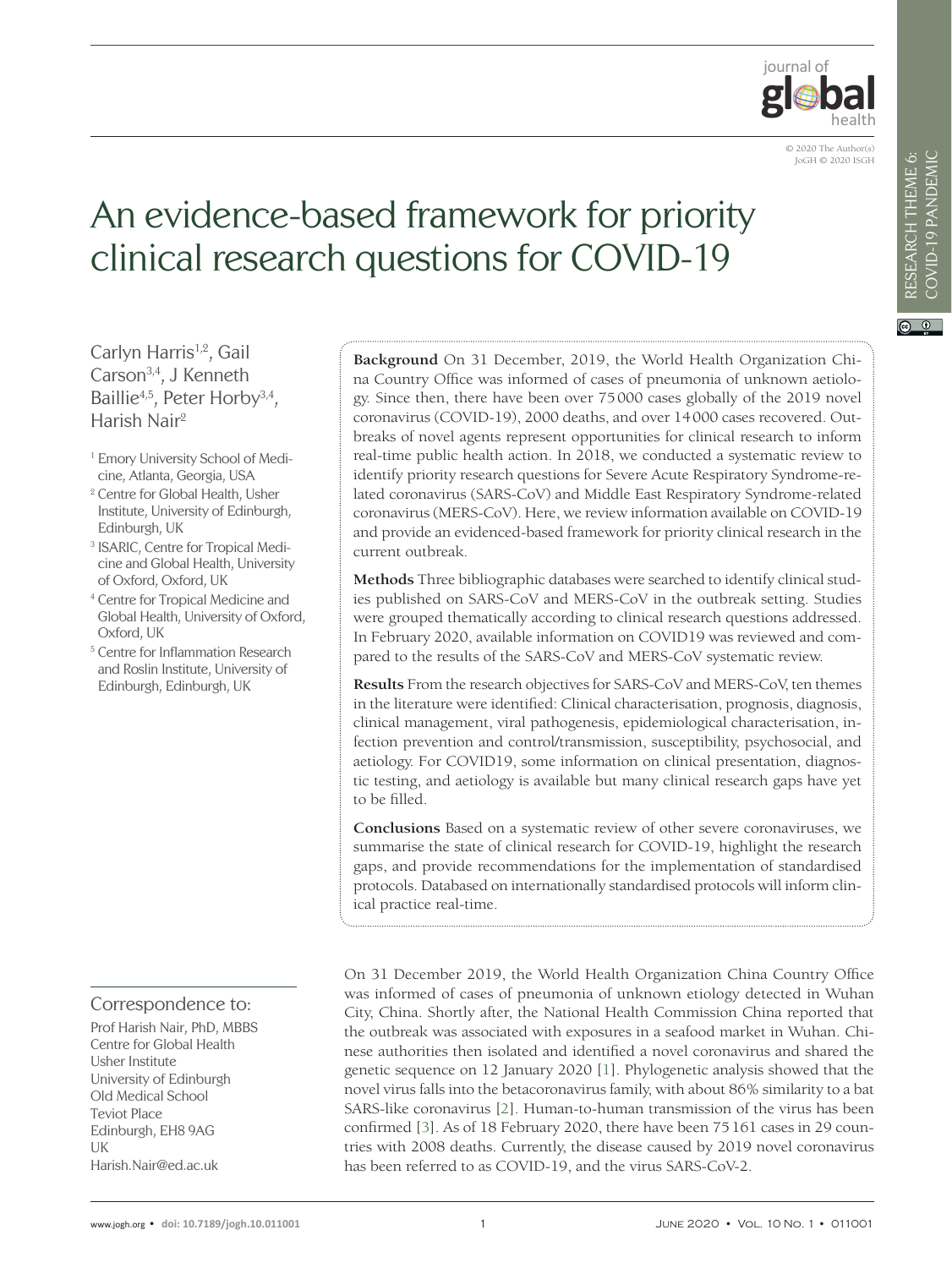Outbreaks, especially of novel agents, create a pressing need to collect data on clinical characterization, treatment, and validation of new diagnostics to inform rapid public health response. In 2018, we conducted a systematic review to identify the most common clinical research questions asked during outbreaks of SARS-CoV and MERS-CoV. We identified ten major clinical questions and provided recommendations for standardised protocol study designs that should be designed in the case of a new outbreak of a novel respiratory pathogen. Here, we review the currently available information on COVID-19 to determine which clinical questions from the systematic review findings have already been addressed, what information is lacking, and compare COVID-19 to SARS-CoV and MERS-CoV.

# METHODS

# Overview of methodology for 2018 SARS-CoV and MERS-CoV systematic review

We included any original study included conducted in a clinical setting during an acute outbreak of MERS and SARS but limited the SARS studies to those published during the SARS epidemic and (16 November 2002 through 5 July 2003) and 18 months thereafter to identify clinical questions relevant during the acute phases of the outbreak. Therefore, for SARS studies, the last publication date considered for full text review was 31 December 2004. There was no publication date restriction for MERS studies as outbreaks were ongoing.

Search terms to capture observational study designs such as cohort studies, cross-sectional studies, case-control studies, and case series were adapted from the Scottish Intercollegiate Guidelines Network (SIGN) search filters [\[4](#page-8-3)]. Search terms on diagnosis and prognosis were adapted from PubMed clinical query search filters provided in the PubMed Help manual [[5](#page-8-4)]. To capture studies that were conducted in the epidemic or outbreak setting, subject headings such as "disease outbreaks", "epidemics", "pandemics", etc. were included.

We applied our inclusion and exclusion criteria (**[Table 1](#page-1-0)**) for both title and abstract screening and subsequently full text screening. Following data extraction, the objectives of the included studies were grouped thematically. Within each theme, articles with objectives that represented similar research questions were summarised.

data that was collected in an outbreak setting

5) the sample size was less than 4

6) the study was not original

| <b>MINE IT INCREDIVIT AIRE CACREDIVIT CHRISTIA TOT SETTLE COV AIRE INLERS COV SYSTEMMER TEVIEW</b> |                                                                                                                                                               |  |
|----------------------------------------------------------------------------------------------------|---------------------------------------------------------------------------------------------------------------------------------------------------------------|--|
| INCLUSION CRITERIA                                                                                 | <b>EXCLUSION CRITERIA</b>                                                                                                                                     |  |
| Studies must be:                                                                                   | 1) the main objective was not the study of SARS-CoV or MERS-CoV                                                                                               |  |
| - Focused SARS-CoV or MERS-CoV                                                                     | 2) the study was not conducted primarily in a clinical setting (ie, population<br>epidemiology studies, in-vitro studies, surveillance studies were excluded) |  |

- Conducted in a clinical setting 3) the study was not conducted in an outbreak setting or did not analyse

<span id="page-1-0"></span>**Table 1.** Inclusion and exclusion criteria for SARS-CoV and MERS-CoV systematic review

- Conducted on humans 4) non-human studies

Study designs considered: Observational studies (prospective cohort, retrospective cohort, case-control, case-series) and cross-sectional studies.

#### Methodology for review of the 2019 novel coronavirus

As this outbreak is in its initial stages, we reviewed resources such as: The World Health Organization Disease Outbreak News, Ministry of Health websites from affected countries, the Center for Disease Control's Morbidity and Mortality Weekly report (MMWR), ProMED, and publications found on PubMed. For PubMed searches, the search term "novel AND coronavirus" was used, with a date range starting at 1 January 2020. The search was conducted on 20 February 2020. References of articles found through these searches were also reviewed. Only studies conducted in the clinical settings were included and single case reports were excluded. We compared our findings to the 2018 systematic review on SARS and MERS to determine which questions have already been addressed, what information is lacking, and provide recommendations for data sharing and clinical study designs to be conducted during the current outbreak. We grouped the results thematically from reviewing available resources on the novel coronavirus based on their relevance to the previously identified ten clinical questions.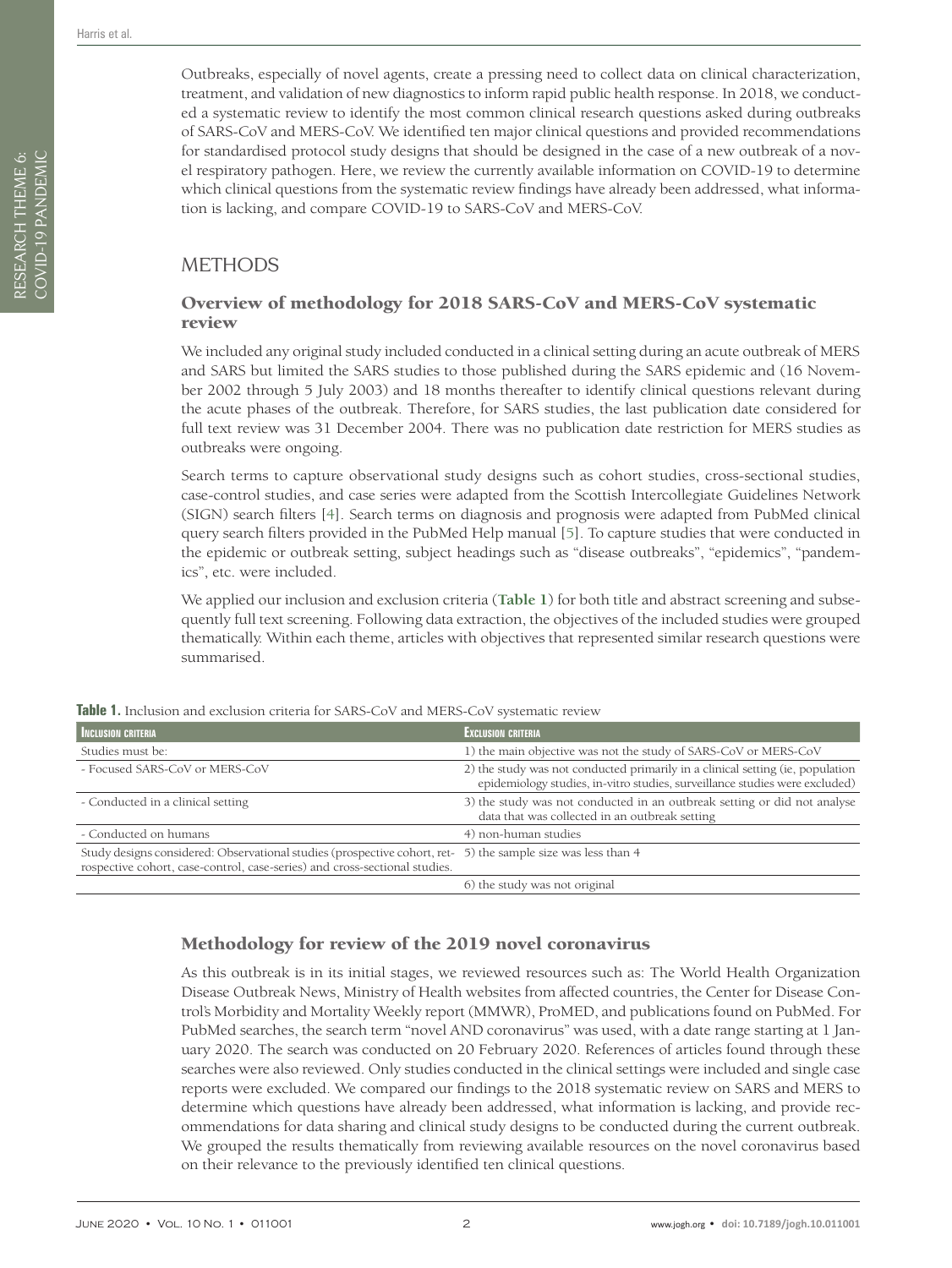# Role of the funding source

No funding body had any role in study design, in the collection, analysis, and interpretation of data; in the writing of the report; nor in the decision to submit the paper for publication.

# RESULTS

#### 2018 SARS-CoV and MERS-CoV systematic review

A total of 124 studies (71% on SARS) were included for the final review and data extraction. All were conducted in a hospital setting. After thematically coding the objectives of the 124 studies, ten key themes emerged: clinical characterisation, prognosis, diagnosis, clinical management, viral pathogenesis, epidemiological characterisation, infection prevention and control/transmission, susceptibility, psychosocial, and aetiology. Originally, infection prevention and control and transmission were grouped separately. However, they were combined as most of the papers in the "transmission" category were concerned with transmission to hospital workers. Of note, only 16% of SARS articles were published before the end of the outbreak. **[Table 2](#page-2-0)** defines the key clinical research questions identified from each theme. This table was modelled after a publication describing harmonisation of Zika virus protocols [\[6\]](#page-8-5). Themes appear in order based on how many SARS and MERS articles attempted to address a question within that theme.

| <b>THEME</b>                     | <b>KEY QUESTION(S)</b>                                                                                                           | <b>OBJECTIVE</b>                                                                                                                                                                                                             |
|----------------------------------|----------------------------------------------------------------------------------------------------------------------------------|------------------------------------------------------------------------------------------------------------------------------------------------------------------------------------------------------------------------------|
| Clinical characterisation        | What is the clinical presentation and spectrum of<br>disease?                                                                    | Determine symptomology, progression of disease, laboratory<br>findings, and radiological features in different patient groups<br>(adults vs children, immunosuppressed patients) and iden-<br>tify early presenting symptoms |
| Prognosis                        | What are the risk factors for death or severe illness?                                                                           | Identify factors such as comorbidities, demographic factors,<br>test parameters, etc. that predict death, ICU admission, etc.                                                                                                |
| Clinical management              | What treatments are effective for MERS/SARS<br>patients?                                                                         | Determine the role of antiviral treatments, steroid treatments,<br>or combination in comparison to supportive therapy                                                                                                        |
|                                  | What is the role of antivirals in treatment?                                                                                     |                                                                                                                                                                                                                              |
|                                  | What is the role of steroids in treatment?                                                                                       |                                                                                                                                                                                                                              |
| Diagnosis                        | What is the optimal diagnostic test for detecting<br>the virus?                                                                  | Evaluate sensitivity/specificity/positive predictive value/neg-<br>ative predictive value of different diagnostic assays such as<br>real-time RT-PCR and ELISA                                                               |
| Viral pathogenesis               | What is the duration of viral shedding?                                                                                          | Determine the viral shedding profiles over time and in dif-<br>ferent body fluids                                                                                                                                            |
| Epidemiological characterisation | What characteristics define a "case"?                                                                                            | Develop criteria for suspected, probable, and confirmed cases                                                                                                                                                                |
| / Transmission                   | Infection prevention and control What are the risk factors that pre-dispose health<br>care workers to infection or transmission? | Determine the activities or prevention measures that are cor-<br>related with protection or infection in health care workers                                                                                                 |
| Susceptibility                   | What are the risk factors for infection? (patient<br>population)                                                                 | Determine the risk factors for patient infection, in the com-<br>munity and health care setting                                                                                                                              |
| Psychosocial                     | What are the psychosocial consequences of infec-<br>tion with the virus?                                                         | Determine effect of illness, treatment, and isolation proce-<br>dures on the psychological and social well-being of those<br>infected                                                                                        |

<span id="page-2-0"></span>**Table 2.** Themes and key clinical questions asked during outbreaks of SARS and MERS

#### COVID-19

#### *Current state of knowledge for 2019-COVID-19*

Here, we answer what clinical information is currently known about the novel coronavirus, using the above questions as a framework.

#### *What is the clinical presentation and spectrum of disease?*

The first aggregated patient data comes from a publication by Chaolin Huang and colleagues, who described clinical features of 41 admitted hospital patients, 6 of whom died. They collected data using an adaptation of International Severe Acute Respiratory and Emerging Infection Consortium's (ISARIC) / World Health Organisation (WHO) internationally standardised data collection forms, updated for use with the novel coronavirus [\(https://isaric.tghn.org/novel-coronavirus/\)](https://isaric.tghn.org/novel-coronavirus/). They report that the novel coro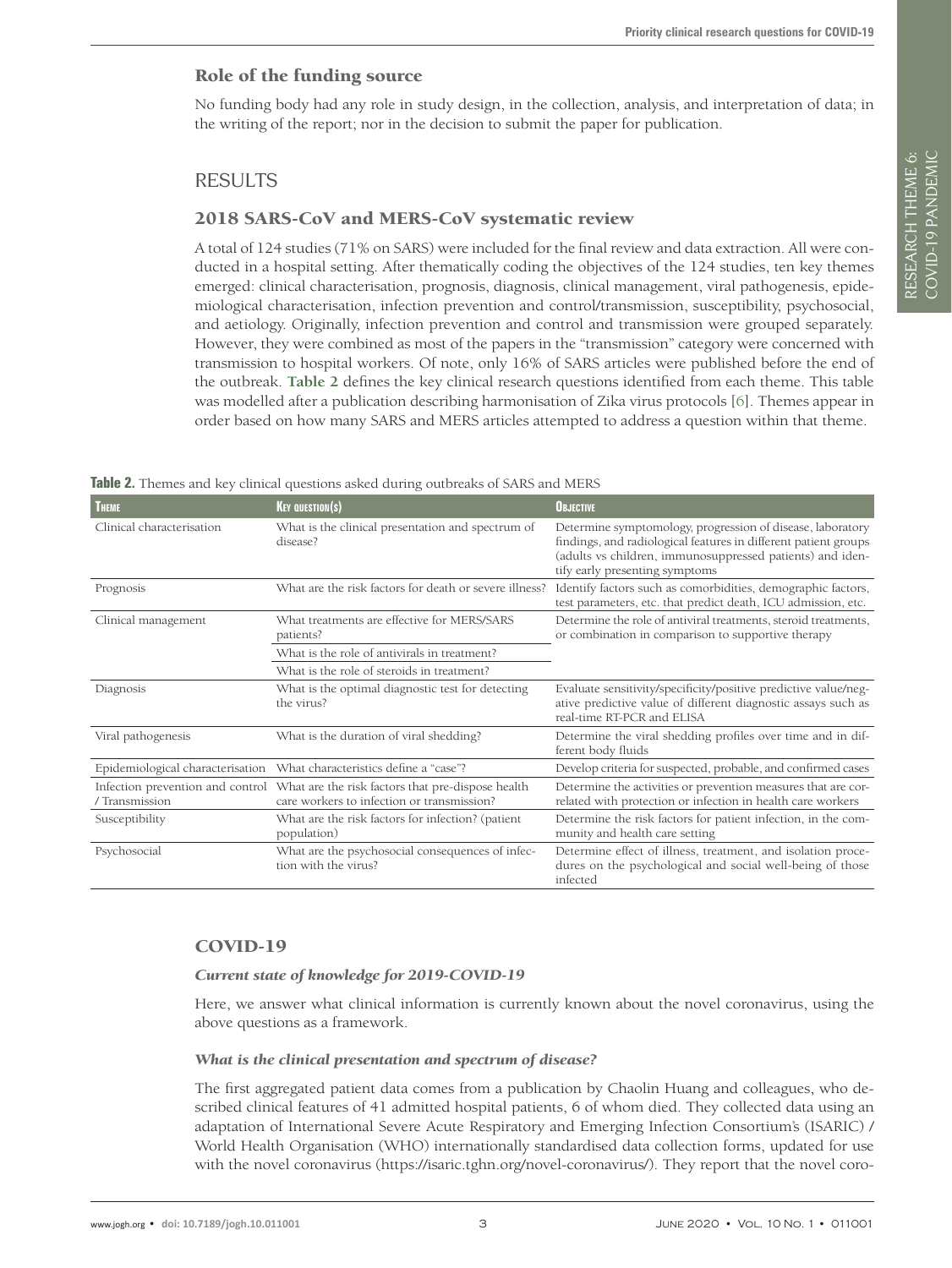RESEARCH THEME 6: COVID-19 PANDEMIC

RESEARCH THEME 6:<br>COVID-19 PANDEMIC

navirus presentation resembles that of SARS: a viral pneumonia with fever, cough, dyspnoea, and fatigue. They also found a high concentration of cytokines in critically ill patients, compared to less severe cases [[7](#page-8-6)]. Chen, Wang, and Kui et al. reported data for 99, 138, and 137 patients respectively. All reported similar symptoms to the Huang article: fever, cough, shortness of breath, and fatigue. Lymphocytopenia reported among all authors [[8](#page-8-7)[-10](#page-8-8)]. Chen et al. and Wang et al. also reported elevated lactate dehydrogenase levels in many patients. Wang et al. report that median hospital stay was 10 days for those discharged alive. Unlike SARS and MERS, there seems to be less presentation of gastrointestinal symptoms.

One report of pregnant patients demonstrated similar symptomology to non-pregnant patients. They also established that there was no evidence of vertical transmission to the child [[11](#page-8-9)]. In the only study of infants with COVID-19, Wei et al. reported fever and upper respiratory symptoms common among nine infants. All infants were infected via family clusters [[12](#page-8-10)]. Finally, radiological studies attempted to characterise the course of disease in chest imaging. Pan et al. report peak lung involvement at 10 days on CT studies [[13](#page-8-11)]. Of note is a case series by Xie et al. that reported ground glass opacity in five patients with initial negative RT-PCR findings but suspected COVID-19. They were later confirmed to be infected [[14](#page-8-12)]. Overall, clinical characterisation studies commonly found bilateral involvement with ground glass opacity, though a range of presentations were reported [[8](#page-8-7)[-10](#page-8-8),[15](#page-8-13)].

#### *What are the risk factors for death or severe illness?*

While risk factors for death and severe illness cannot be firmly established without large groups of patient data and multi-variable adjusted methods, some studies report similar risk factors among cohorts. The Novel Coronavirus Pneumonia Emergency Response Epidemiology Team in China analyzed data for over 44000 patients [[16\]](#page-8-14). Being over age 80, male, and having comorbid conditions were each associated with increased risk of mortality. In smaller studies, similar results were found. Chen et al., Wang et al., and Kui et al. report more cases of severe illness among older patients and patients with co-morbidities [\[8](#page-8-7)-[10](#page-8-8)]. Chen et al. also report that characteristics of patients who died corresponded well with the MuLBSTA, a warning model for predicting morality in viral pneumonia [[17](#page-8-15)]. It includes indexes such as multi-lobular infiltration, lymphopenia, bacterial co-infection, smoking, hypertension, and age.

#### *What treatments are effective (including the roles of antivirals and steroids)?*

In the publication by Chaolin Huang and colleagues, antibiotics and oseltamivir, and oxygen support were administered to some patients. Corticosteroids were used if patients were diagnosed with severe community acquired pneumonia [[7](#page-8-6)]. Chen et al. reported antiviral, antibiotic, and non-invasive mechanical ventilation use but did not provide comparisons or suggestions for guidelines [[8](#page-8-7)]. Kui et al. determined that use of systemic corticosteroids in their cohort did not show benefits, but early respiratory support improved outcomes [[10](#page-8-8)]. In addition to a randomised controlled trial of lopinavir/ritonavir in adults hospitalised with COVID-19 (trial registration number: ChiCTR2000029308) [\[18\]](#page-8-16), over 80 clinical trials are expected to determine therapeutic options [[19\]](#page-8-17).

#### *What is the optimal diagnostic test for detecting the virus?*

Several diagnostic tests for the novel coronavirus have been developed. Of note are those by Corman and colleagues [[20](#page-8-18)] and by Hong Kong University School of Medicine [[21\]](#page-9-0). The World Health Organization has provided preliminary guidance on specimen collection and shipment as well as reporting [[22](#page-9-1)]. All information on diagnostic testing can be found at the [WHO's technical guidance site](https://www.who.int/emergencies/diseases/novel-coronavirus-2019/technical-guidance/laboratory-guidance).

#### *What is the duration of viral shedding?*

Zou et al. obtained upper respiratory specimens from 18 patients in Zhuhai, China. Highest viral loads were detected soon after symptom onset, with higher loads in the nose and throat. They suggest that the shedding pattern of SARS-CoV-2 resembles patients with influenza. Asymptomatic patients were also found to have nasopharyngeal viral loads similar to symptomatic patients [[23](#page-9-2)]. Additionally, Y. Zhang et al. found live virus in stool samples [\[24](#page-9-3)]. Zhou and colleagues have reported positive virus results from both oral swabs and bronchoalveolar lavage samples, while bronchoalveolar lavage samples yielded higher viral copies [[25](#page-9-4)]. W. Zhang et al. report the presence of viral load in oral swabs, anal swabs, and blood, suggesting respiratory, fecal-oral, and blood transmission [[26](#page-9-5)]. To et al. report serial saliva samples among 12 patients, with declining viral RNA levels after hospitalization. However, one patient showed viral shedding in saliva up to 11 days [[27](#page-9-6)].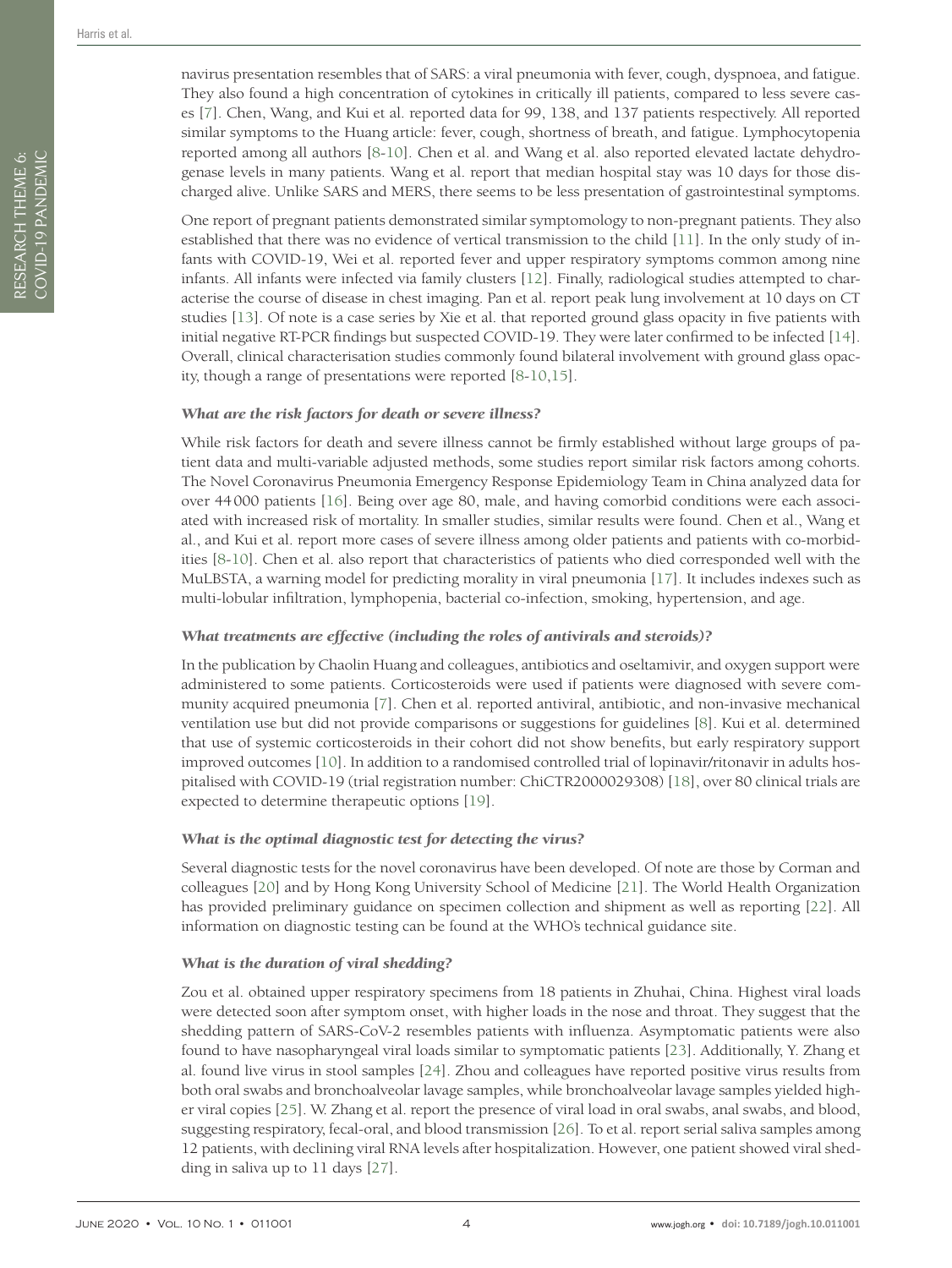#### *What characteristics define a "case"?*

The World Health Organization has provided a case definition in their interim surveillance guidance for the novel coronavirus [[28](#page-9-7)]. The definition includes patients with a severe acute respiratory infection (SARI) with relevant travel history within 14 days of illness or a health care worker caring for those with SARI.

#### *What are the risk factors which pre-dispose health care workers to infection or transmission?*

Currently, there are no data on what clinical activities are associated with an increased risk to health care workers. As of 14 February 2020, over 1700 health care workers have been infected [[29](#page-9-8)]. The World Health Organization has provided interim guidelines for infection prevention and control [[30](#page-9-9)].

#### *What are the risk factors for infection in the patient population?*

Currently, it is unclear whether certain demographics of the population are more susceptible to infection with the novel coronavirus. Most initial cases had contact with Wuhan's Huanan Seafood Market, the suspected source of the outbreak, or had contact with those who had visited the market [[1\]](#page-8-0).

#### *What is the causative agent of disease?*

Sequencing analysis from lower respiratory tract samples from bronchoalveolar lavage identified the novel coronavirus. Genomes were released on GISAID.org. Due to similarities with related viruses, a bat reservoir is suspected [[25\]](#page-9-4).

#### *What are the psychosocial consequences of infection with the virus?*

Currently, there are no data on the psychosocial impacts of infection, hospitalization, or quarantine among affected patients and health care workers.

# DISCUSSION

We summarise the available clinical information on COVID-19, using results from a systematic review on SARS and MERS as a framework. As highlighted by David Heymann in a recent Lancet commentary, rapid action by clinicians and scientists to share data has made it possible to identify a causative agent, design and implement a diagnostic test, as well as begin to understand patient presentation [[31](#page-9-10)]. As outlined above, there is much work to be done on understanding the clinical picture of the novel coronavirus. The World Health Organization R&D Research Blueprint and the Global Research Collaboration for Infectious Disease Preparedness (GLOPID-R) have identified similar research priorities as those we identified from our systematic review. Overlapping priorities include understanding viral pathogenesis, clinical characterisation studies, infection prevention and control, and candidate therapeutics [[32](#page-9-11)].

To facilitate answering these key clinical questions, we suggest the following study designs (**[Table 3](#page-5-0)**). Notably, the World Health Organization released a cases and contacts investigation protocol called "The First Few X (FFX)". It involves prospective case finding and follow-up to gain an early understanding of key clinical, epidemiological, and virologic characteristics of the first cases of COVID-19 in a given country. They have also released a protocol to assess risk factors for infection among health care workers.

# What is the clinical presentation and spectrum of disease?

In terms of clinical presentation, early recognition of symptoms and disease progression also allows for rapid isolation, early clinical care and limits onward transmission. WHO and ISARIC have released an updated version of their case report form (CRF) specifically for COVID-19. This can be used to collect anonymised, standardised clinical data to start to inform our understanding of the presentation and natural history of COVID-19. This CRF is being rolled out as a tool for public health and may or may not require ethical approval according to local regulations. A more in-depth characterisation, with the collection of serial biological samples through a research protocol and informed consent can be obtained through the ISARIC/WHO Clinical Characterization Protocol. This a standardised, prospective, observational study for the rapid investigation of patients with severe acute infections. The protocol was designed to characterise host and pathogen features, triage and treatment of disease [[33](#page-9-12)]. The WHO FFX protocol, described above, may be used for the earliest cases to identify key clinical characteristics in real-time. The current clinical characterisation articles are a start to our understanding of the clinical presentation and spectrum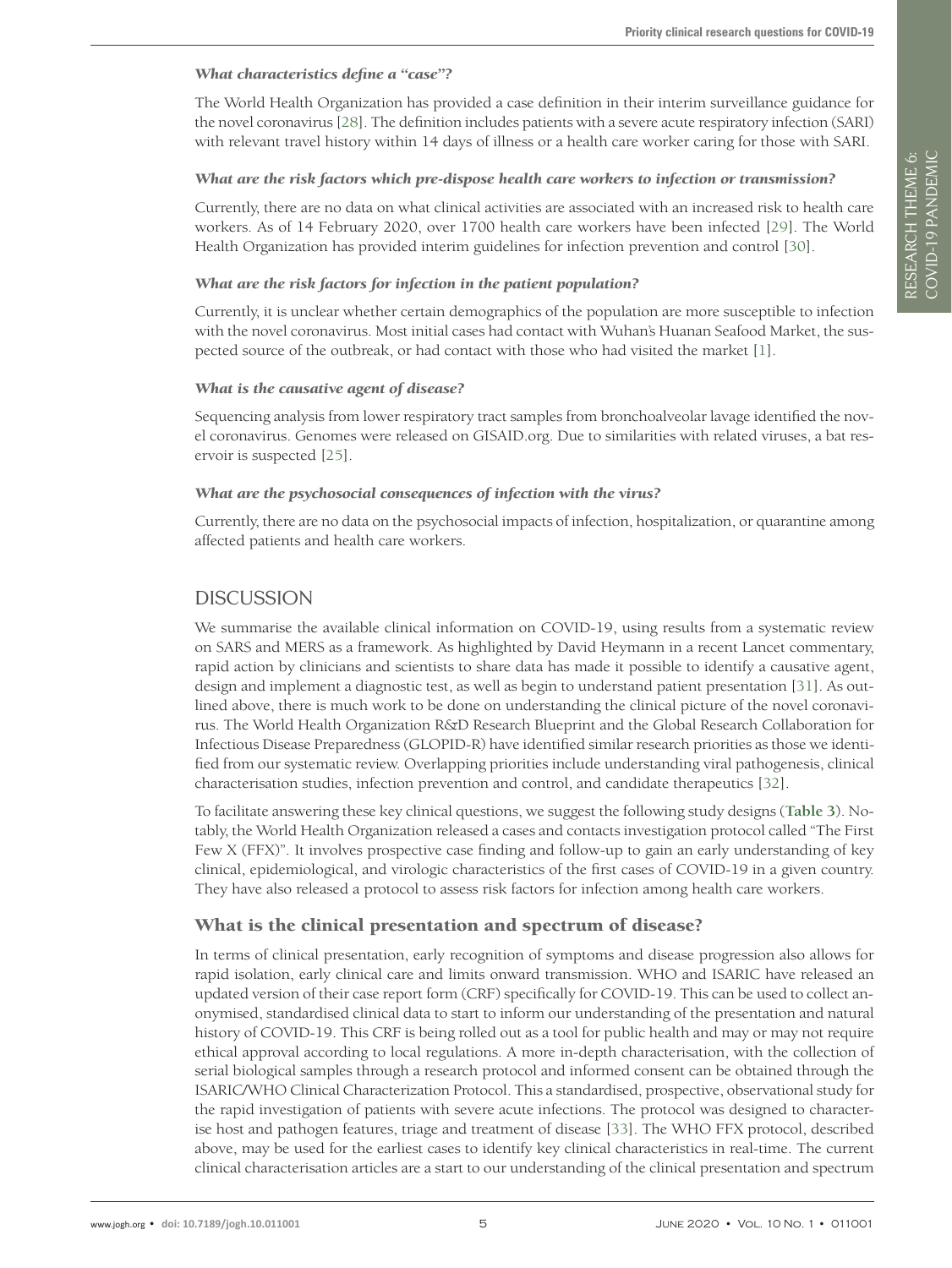#### <span id="page-5-0"></span>**Table 3.** Recommended study designs for COVID-19

| $\mathbf{r}$ . Recommended states acsigns for $\mathbf{c} \circ \mathbf{r}$                           |                                                                                                                                                                                                                                                 |  |
|-------------------------------------------------------------------------------------------------------|-------------------------------------------------------------------------------------------------------------------------------------------------------------------------------------------------------------------------------------------------|--|
| $Ker$ <b>avestion(s)</b>                                                                              | <b>RECOMMENDED STUDY DESIGN AND ASSOCIATED RESOURCES</b>                                                                                                                                                                                        |  |
| What is the clinical presentation and spec-<br>trum of disease?                                       | Patient cohorts or patient registry.                                                                                                                                                                                                            |  |
|                                                                                                       | Resource for hospitalised cases: Modified ISARIC/WHO Clinical Characterization protocol using new<br>CRF form for COVID-19 (https://isaric.tghn.org/novel-coronavirus/)                                                                         |  |
|                                                                                                       | The First Few X (FFX) WHO Protocol https://www.who.int/publications-detail/the-first-few-x-(ffx)-cas-<br>es-and-contact-investigation-protocol-for-2019-novel-coronavirus-(2019-ncov)-infection)                                                |  |
| vere illness?                                                                                         | What are the risk factors for death or se-Case-control study or prospective cohort with outcome of death or another defined poor outcome                                                                                                        |  |
| What treatments are effective?                                                                        | Randomised controlled trials or adaptive trial designs                                                                                                                                                                                          |  |
| What is the role of antivirals in treatment?                                                          | WHO Master Protocol: https://www.who.int/blueprint/priority-diseases/key-action/multicenter-adap-<br>tive-RCT-of-investigational-therapeutics-for-COVID-19.pdf?ua=1                                                                             |  |
| What is the role of steroids in treatment?                                                            |                                                                                                                                                                                                                                                 |  |
| What is the optimal diagnostic test for de-<br>tecting the virus?                                     | Diagnostic validation studies with clinical specimens                                                                                                                                                                                           |  |
| What is the duration of viral shedding?                                                               | Prospective cohort with systematic serial collection of specimens                                                                                                                                                                               |  |
|                                                                                                       | Resource for hospitalised cases: ISARIC/WHO Clinical Characterization protocol (https://isaric.net/ccp)                                                                                                                                         |  |
| What characteristics define a "case"?                                                                 | Clinical or population-based cohorts                                                                                                                                                                                                            |  |
|                                                                                                       | Resource for hospitalised cases: ISARIC/WHO Clinical Characterization protocol (https://isaric.net/ccp)                                                                                                                                         |  |
|                                                                                                       | The First Few X (FFX) WHO Protocol                                                                                                                                                                                                              |  |
| What are the risk factors which pre-dispose<br>health care workers to infection or trans-<br>mission? | HCW cohort studies or case-control studies                                                                                                                                                                                                      |  |
|                                                                                                       | Resource: WHO HCW risk factor protocol (https://www.who.int/publications-detail/protocol-for-assess-<br>ment-of-potential-risk-factors-for-2019-novel-coronavirus-(2019-ncov)-infection-among-health-care-<br>workers-in-a-health-care-setting) |  |
| What are the risk factors for infection? (pa-<br>tient population)                                    | Patient cohort                                                                                                                                                                                                                                  |  |
|                                                                                                       | Resource: The First Few X (FFX) WHO Protocol                                                                                                                                                                                                    |  |
| infection with the virus?                                                                             | What are the psychosocial consequences of Mixed methods study (survey + qualitative interviews)                                                                                                                                                 |  |
| What is the causative agent of disease?                                                               | Laboratory based study with clinical specimens, fulfilling Koch's postulates                                                                                                                                                                    |  |

of disease but much larger cohorts are needed for greater precision around estimates and to undertake prognostic and risk factor analyses. Based on the SARS and MERS systematic review, further clinical research in this area should include if and how symptomology, laboratory findings, and imaging studies differ between demographic groups (ie. adults vs children, immunosuppressed patients).

# What are risk factors for death or severe illness?

Based on recent data, male gender, advancing age and co morbidities seem to be associated with death and severe illness [\[16\]](#page-8-14). Understanding prognostic factors for death or severe illness helps hospitals and public health authorities determine resource allocation [\[34](#page-9-13)-[36\]](#page-9-14). During the SARS epidemic, risk factors for mortality were advanced age, co-morbidities, and initial high inflammatory laboratory markers [[37](#page-9-15),[38](#page-9-16)]. Similarly, for MERS, advanced age and co-morbidities are predictors of severe illness and death [[39\]](#page-9-17).

Many studies identified from the MERS and SARS systematic review were retrospective cohort studies and poor outcomes were assessed 21-30 days from symptom onset. In designing protocols for mortality or severe illness risk factors for COVID-19, case-control studies or prospective cohort studies should be used with an end-point at 90 days, so as not to miss late deaths. Whatever the optimal end-point for assessing outcome, standardising this outcome measure across studies will allow researchers to contribute to core data sets.

# What treatments are effective (including the role of antivirals and steroids)?

While there is some preliminary descriptive data on clinical management, randomized controlled trials are needed to determine the best treatment options for COVID-19. For now, the World Health Organization has issued interim guidelines for clinical management, adapted from their guidance for MERS-CoV. It includes recommendations for early recognition, early supportive therapy (oxygen, fluids, empirical antimicrobials) and against routine use of systemic corticosteroids unless indicated for another reason. They also provide guidelines for cases of septic shock [[30](#page-9-9)]. Clinical trials to test therapeutic efficacy are ongoing, such as a trial of lopinavir/ritonavir ([https://www.pharmaceutical-technology.com/analysis/coro](https://www.pharmaceutical-technology.com/analysis/coronavirus-mers-cov-drugs/)[navirus-mers-cov-drugs/](https://www.pharmaceutical-technology.com/analysis/coronavirus-mers-cov-drugs/)). More studies are expected soon [[19](#page-8-17)].

Most of studies identified in the SARS and MERS review were descriptive treatment studies. These observational studies are practical in the fast-paced outbreak setting, as they are easier than randomised controlled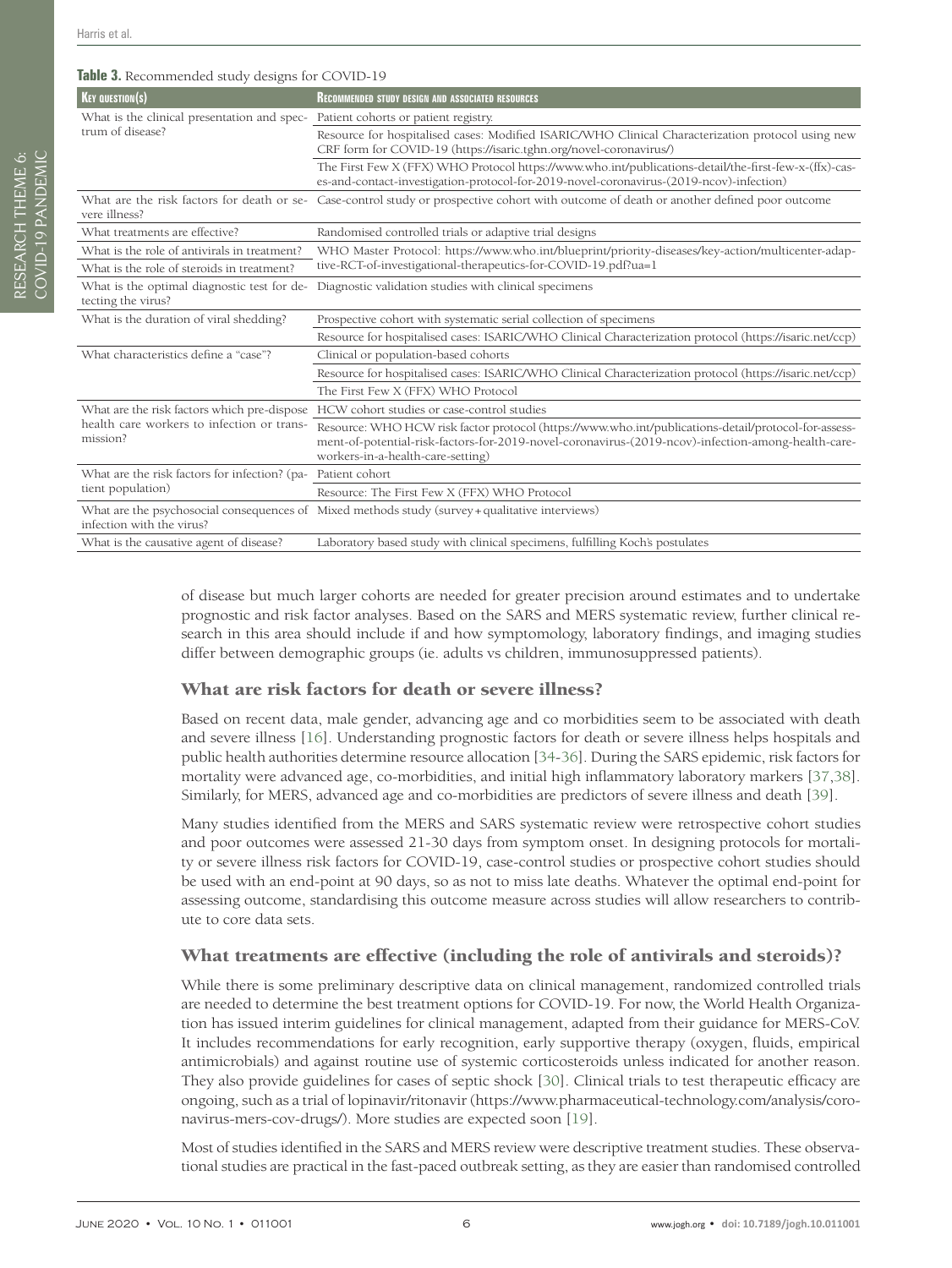trials (RCTs) to design and require less administrative effort. However, when it comes to treatment, RCTs provide the best primary evidence for medical practice [[40](#page-9-18)]. Among these studies, there was great heterogenicity for testing efficacy of specific treatments. This reflects the lack of global research coordination in delivering medical countermeasures during the MERS outbreaks and the SARS epidemic. This should be kept in mind when designing treatment protocols for COVID-19 and is being addressed by WHO.

The RCT on Ebola therapeutics in the Democratic Republic of the Congo is evidence that conducting clinical therapeutics research is possible in the context of an outbreak [\[41](#page-9-19)].

The WHO has released a Master Protocol for a multi-centre, adaptive, randomized, double-blind placebo-controlled clinical trial to evaluate safety and efficacy of therapeutic agents for the treatment of hospitalized patients with COVID-19. Using a Master Protocol across international sites can speed the implementation of clinical trials and quickly inform treatment options [\(https://www.who.int/blueprint/](https://www.who.int/blueprint/priority-diseases/key-action/multicenter-adaptive-RCT-of-investigational-therapeutics-for-COVID-19.pdf?ua=1) [priority-diseases/key-action/multicenter-adaptive-RCT-of-investigational-therapeutics-for-COVID-19.pd](https://www.who.int/blueprint/priority-diseases/key-action/multicenter-adaptive-RCT-of-investigational-therapeutics-for-COVID-19.pdf?ua=1) $f$ ?ua=1).

#### What is the optimal diagnostic test?

The rapid development of a diagnostic test for COVID-19 was a critical development and the result of international collaboration. As the outbreak progresses, it is important to continue monitoring diagnostic validity, such as sensitivity, specificity, positive predictive value, and negative predictive value. During an outbreak or epidemic, it is important to also validate diagnostic tests in low prevalence areas, as predictive values may change [[42](#page-9-20)].

# What is the duration of viral shedding?

Understanding the duration of viral shedding and the shedding profile from different anatomical sites are key for both diagnosis and instituting infection prevention and control measures [\[43](#page-9-21)]. Current data suggest that SARS-CoV-2 viral loads are high at the beginning of symptom onset, are found in upper respiratory specimens and stool specimens, and are detectable in asymptomatic patients at levels similar to symptomatic patients [[23](#page-9-2)]. One SARS study revealed that viral detection peaked at 2 weeks after onset for respiratory specimens and 2-3 weeks for stool and rectal specimens. The shedding peak in urine occurred around weeks 3-4. Rarely did patients shed virus 6 weeks after onset, however it was documented in a few stool specimens [\[44](#page-9-22)].

To evaluate the shedding profile during the COVID-19 outbreak, the ISARIC/WHO Clinical Characterization protocol can be adapted to prospectively and systematically collect serial samples from patients with suspected infection [[33,](#page-9-12)[45](#page-9-23)]. As with studies on SARS and MERS, serial samples should be collected from multiple body sites, including urine, faecal, and nasopharyngeal samples.

# What characteristics define a "case"?

In an outbreak, if multiple sites adopt a standardised protocol such as the ISARIC/WHO Clinical Characterization protocol to describe cases, case definitions could be created rapidly to inform accurate reports on incidence and prevalence. Developing criteria for confirmed cases is usually based on laboratory diagnosis. The World Health Organization has provided an interim case definition, and it will likely evolve as more data are shared on patient presentation.

# What risk factors pre-dispose health care workers to infection or transmission?

Over 1700 health care workers in Wuhan have been diagnosed with COVID-19 and there is no research available as to how this happened. Both MERS and SARS viruses showed nosocomial transmission amplification in the health care setting [[46](#page-9-24)]. During the SARS epidemic, 21% of the infected patients were health care workers, and in some countries, this rate was as high as 50% [\[47](#page-9-25)]. Risk of SARS infection was associated with inconsistent use of personal protective equipment, and less than 2 hours of infection control training [\[48](#page-9-26)]. During the 2015 South Korea MERS outbreak, 44% of the 186 cases were patients that had been exposed to nosocomial transmission in hospitals, and 83% of total transmission events were due to five super spreading events in hospitals [\[49\]](#page-9-27). The recently released WHO protocol for evaluating risks to health care workers should be implemented as soon as possible to prevent future health care worker infections.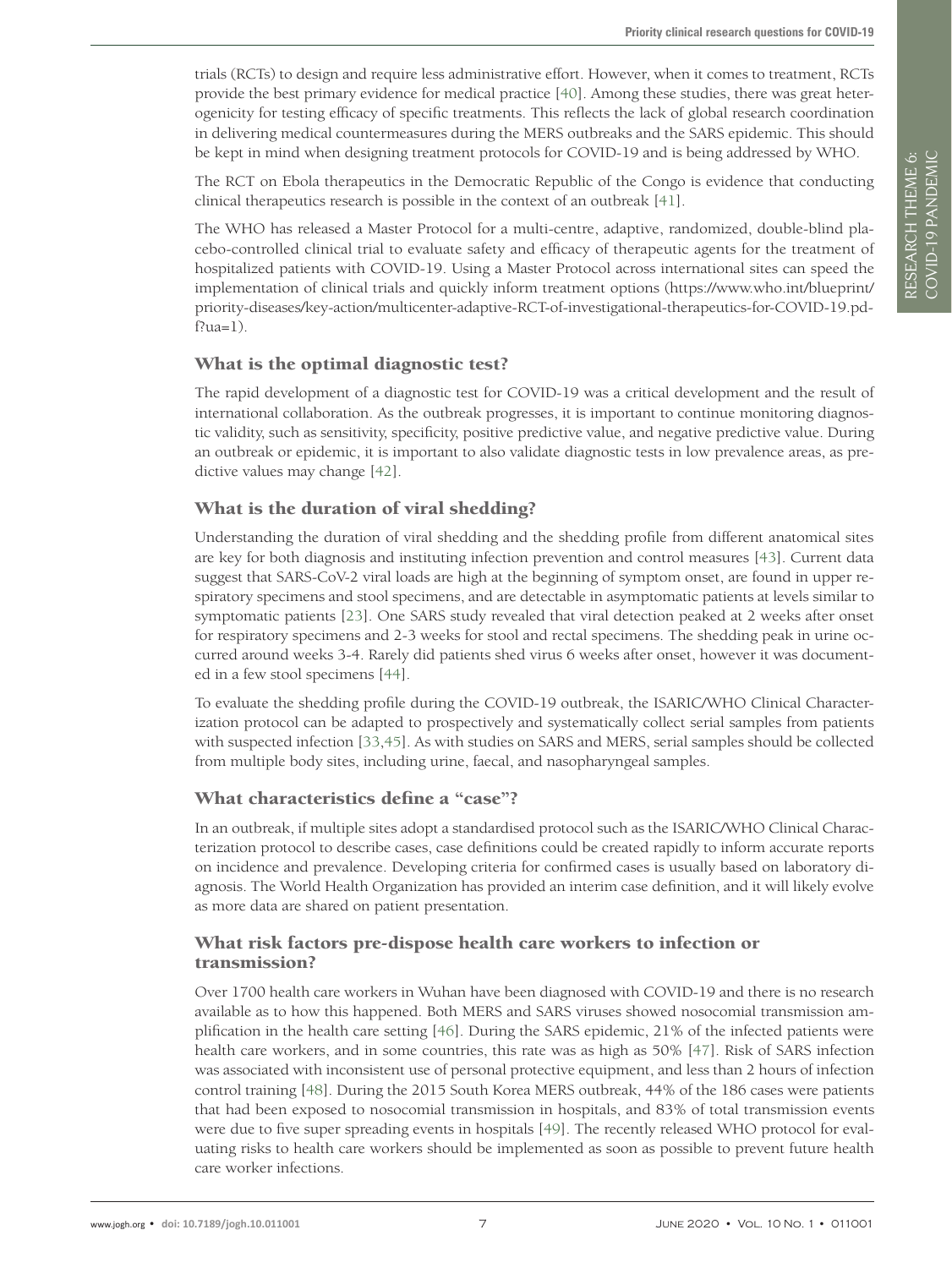RESEARCH THEME 6: COVID-19 PANDEMIC

RESEARCH THEME 6:<br>COVID-19 PANDEMIC

# What are the risk factors for infection (in patient population)?

The suspected major risk factors for COVID-19 are visiting the Wuhan market or being in contact with someone who had visited the market. The above-mentioned WHO FFX protocol can be used globally to assess risk factors for infection.

#### What are the psychosocial consequences of infection with the virus?

In the 2018 SARS and MERS systematic review, only three studies with a psychosocial focus were identified. However, integrating social science research into clinical and epidemiological research during an outbreak can help inform the need for psychologists, psychiatrists, and social workers. Especially in diseases with human-to-human transmission, the effect of stigma and quarantine on mental health cannot be underestimated. Psychosocial manifestations can be explored with mixed methods studies.

#### What is the causative agent of disease?

Because of rapid data sharing and laboratory protocols by the Chinese health officials and the World Health Organization, the causative agent of the novel coronavirus was rapidly identified.

#### Limitations

Our systematic review summarises the questions that *are* answered in the context of new outbreaks, but this methodology cannot tell us what questions *should* be answered. However, we propose this as a proxy for ensuring key clinical questions are addressed early in an outbreak. We have summarised key knowledge gaps for COVID19, but we do not intend to suggest that this is an exhaustive list. Many of the most important discoveries hinge on the creativity and innovation to identify new questions. In this new outbreak, we need new ideas to build on the foundations that we have comprehensively summarised in this article.

#### Implications for practice

The suggested study designs above can be used to inform standardised research protocols and define data sets that should be collected by hospitals around the world, if they are affected by COVID-19. As in any outbreak setting, priorities of local clinicians and public health authorities should be considered, especially in countries that integrate traditional medicine with Western medicine. Researchers may consider adopting a tiered approach as ISARIC has with the Clinical Characterisation protocols. The tiered approach allows sites to determine how much data or samples they can collect given their (limited) resources. This allows health care centres in low and middle-income countries to be represented in the data. Global solidarity is needed in the clinical research community as we may face the next pandemic of the 21st century. We all benefit from the data collected and shared. WHO have launched a clinical data collection platform for COVID-19 via the International Health Regulations and hope that member states will share their data. This uses an ISARIC WHO co-created CRF for COVID 19.

# **CONCLUSIONS**

Thanks to lessons learned from SARS and MERS, the international public health and research community has been able to rapidly respond to the emergence of this novel coronavirus. Based on a 2018 systematic review of SARS and MERS common clinical research questions, we provide a summary of the state of current clinical knowledge for the COVID-19, demonstrate what clinical research gaps still need to be filled, and provide recommendations on study designs. Many of the identified gaps, such as viral pathogenesis, clinical characterisation, infection prevention, and candidate therapeutics overlap with gaps identified the WHO's R&D Blueprint research roadmap. If health care facilities around the world collect standardised patient data and quickly share it, it is likely that these core clinical research questions can be answered in real-time to inform clinical practices for COVID-19.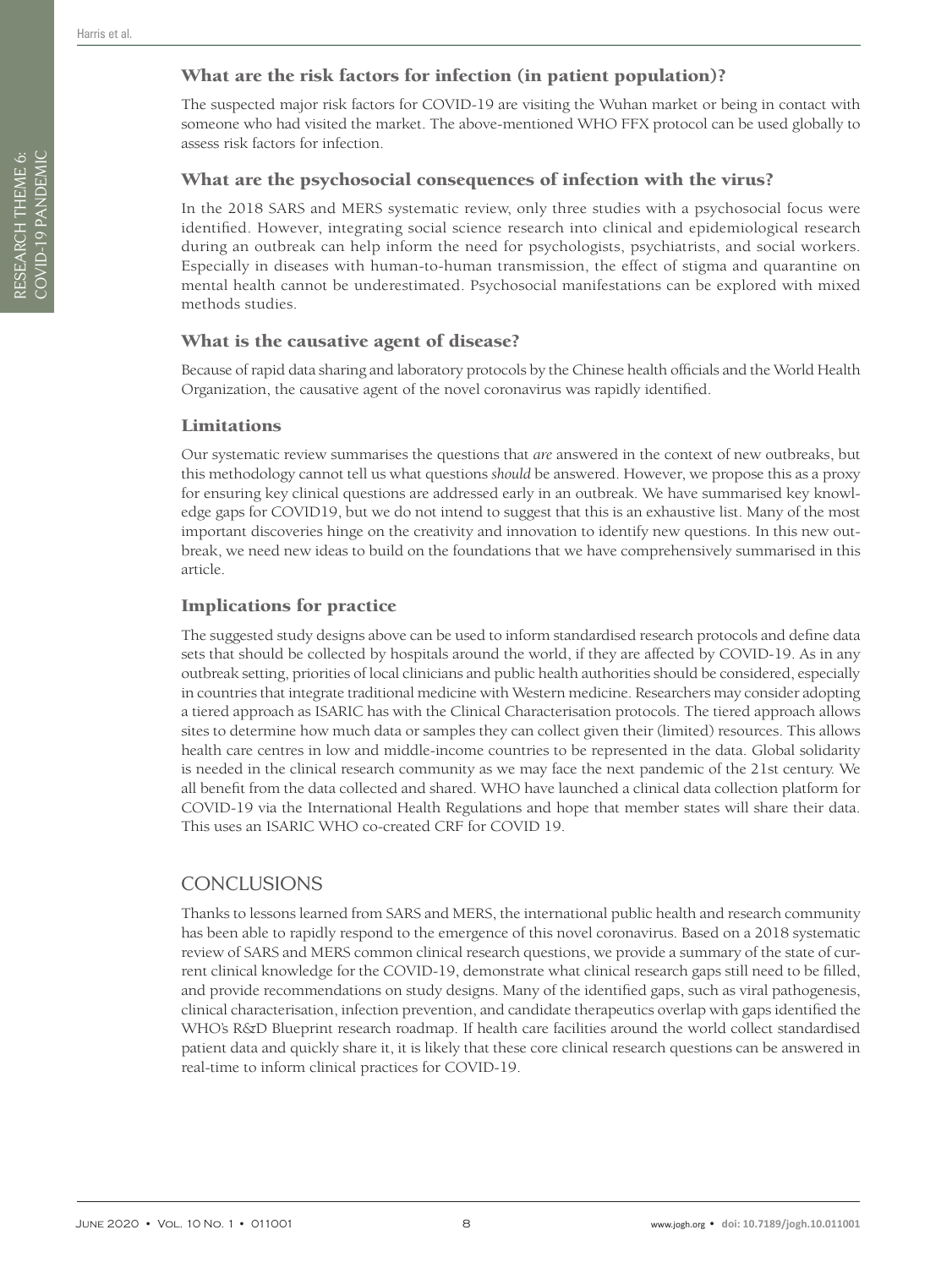**Acknowledgements:** We extend our deepest thanks to Emily Phipps and Jecko Thachil of Oxford University. With Gail Carson in 2012, they first proposed the idea of identifying key clinical questions asked in respiratory outbreaks as a means of epidemic preparedness and to emphasize the importance of data sharing. This work would not have been possible without them.

**Funding:** No funding to disclose.

**Authorship contributions:** GC, PH, HN, and CH contributed the idea for the review. CH designed the study, conducted the review, and wrote the report. GC, PH, HN, and KB contributed to the critical review of the report. All authors reviewed and approved the final version.

**Competing interests:** All authors declare no competing interests. GC and PH are involved in the operation of ISARIC. KB is the ISARIC CCP Technical Lead. The authors have completed the ICMJE Unified Competing Interest Form and declare no further competing interests.

- <span id="page-8-0"></span> 1 World Health Organization. Novel Coronavirus (2019-nCoV) SITUATION REPORT-1. Available: 2020https://www.who. int/docs/default-source/coronaviruse/situation-reports/20200121-sitrep-1-2019-ncov.pdf. Accessed: 20 February 2020.
- <span id="page-8-1"></span> 2 Zhu N, Zhang D, Wang W, Li X, Yang B, Song J, et al. A novel coronavirus from patients with pneumonia in China, 2019. N Engl J Med. 2020;382:727-33. [Medline:31978945](https://www.ncbi.nlm.nih.gov/entrez/query.fcgi?cmd=Retrieve&db=PubMed&list_uids=31978945&dopt=Abstract) [doi:10.1056/NEJMoa2001017](https://doi.org/10.1056/NEJMoa2001017)
- <span id="page-8-2"></span> 3 Chan JF-W, Yuan S, Kok K-H, To KK-W, Chu H, Yang J, et al. A familial cluster of pneumonia associated with the 2019 novel coronavirus indicating person-to-person transmission: a study of a family cluster. Lancet. 2020;395:514-23. [Med](https://www.ncbi.nlm.nih.gov/entrez/query.fcgi?cmd=Retrieve&db=PubMed&list_uids=31986261&dopt=Abstract)[line:31986261](https://www.ncbi.nlm.nih.gov/entrez/query.fcgi?cmd=Retrieve&db=PubMed&list_uids=31986261&dopt=Abstract) [doi:10.1016/S0140-6736\(20\)30154-9](https://doi.org/10.1016/S0140-6736(20)30154-9)
- <span id="page-8-3"></span> 4 Scottish Intercollegiate Guidelines Network. Search filterns. 2018. Available: http://www.sign.ac.uk/search-filters.html. Accessed: 6 August 2018.
- <span id="page-8-4"></span> 5 National Center for Biotechnology Information. PubMed Help. Available: 2018.https://www.ncbi.nlm.nih.gov/books/ NBK3827/. Accessed: 20 February 2020.
- <span id="page-8-5"></span> 6 Van Kerkove MD, Reveiz L, Souza JP, Jaenisch T, Carson G, Broutet N. Harmonisation of Zika virus research protocols to address key public health concerns. Lancet Glob Health. 2016;4:e911-2. [Medline:27815145](https://www.ncbi.nlm.nih.gov/entrez/query.fcgi?cmd=Retrieve&db=PubMed&list_uids=27815145&dopt=Abstract) [doi:10.1016/S2214-](https://doi.org/10.1016/S2214-109X(16)30255-8) [109X\(16\)30255-8](https://doi.org/10.1016/S2214-109X(16)30255-8)
- <span id="page-8-6"></span> 7 Huang C, Wang Y, Li X, Ren L, Zhao J, Hu Y, et al. Clinical features of patients infected with 2019 novel coronavirus in Wuhan, China. Lancet. 2020;395:497-506. [Medline:31986264](https://www.ncbi.nlm.nih.gov/entrez/query.fcgi?cmd=Retrieve&db=PubMed&list_uids=31986264&dopt=Abstract) [doi:10.1016/S0140-6736\(20\)30183-5](https://doi.org/10.1016/S0140-6736(20)30183-5)
- <span id="page-8-7"></span> 8 Chen N, Zhou M, Dong X, Qu J, Gong F, Han Y, et al. Epidemiological and clinical characteristics of 99 cases of 2019 novel coronavirus pneumonia in Wuhan, China: a descriptive study. Lancet. 2020;395:507-13. [Medline:32007143](https://www.ncbi.nlm.nih.gov/entrez/query.fcgi?cmd=Retrieve&db=PubMed&list_uids=32007143&dopt=Abstract) [doi:10.1016/S0140-6736\(20\)30211-7](https://doi.org/10.1016/S0140-6736(20)30211-7)
- 9 WangD, Hu B, Hu C, Zhu F, Liu X, Zhang J, et al. Clinical characteristics of 138 hospitalized patients with 2019 novel coronavirus–infected pneumonia in Wuhan, China. JAMA. 2020; Feb 7[. Medline:32031570](https://www.ncbi.nlm.nih.gov/entrez/query.fcgi?cmd=Retrieve&db=PubMed&list_uids=32031570&dopt=Abstract) [doi:10.1001/jama.2020.1585](https://doi.org/10.1001/jama.2020.1585)
- <span id="page-8-8"></span>10 Kui L, Fang Y-Y, Deng Y, Liu W, Wang M-F, Ma J-P, et al. Clinical characteristics of novel coronavirus cases in tertiary hospitals in Hubei Province. Chin Med J (Engl). 2020;Feb 7[. Medline:32044814](https://www.ncbi.nlm.nih.gov/entrez/query.fcgi?cmd=Retrieve&db=PubMed&list_uids=32044814&dopt=Abstract)
- <span id="page-8-9"></span>11 Chen H, Guo J, Wang C, Luo F, Yu X, Zhang W, et al. Clinical characteristics and intrauterine vertical transmission potential of COVID-19 infection in nine pregnant women: a retrospective review of medical records. Lancet. 2020;395:809- 15. [Medline:32151335](https://www.ncbi.nlm.nih.gov/entrez/query.fcgi?cmd=Retrieve&db=PubMed&list_uids=32151335&dopt=Abstract) [doi:10.1016/S0140-6736\(20\)30360-3](https://doi.org/10.1016/S0140-6736(20)30360-3)
- <span id="page-8-10"></span>12 Wei M, Yuan J, Liu Y, Fu T, Yu X, Zhang Z-J. Novel Coronavirus infection in hospitalized infants under 1 year of age in China. JAMA. 2020;Feb 14[. Medline:32058570](https://www.ncbi.nlm.nih.gov/entrez/query.fcgi?cmd=Retrieve&db=PubMed&list_uids=32058570&dopt=Abstract) [doi:10.1001/jama.2020.2131](https://doi.org/10.1001/jama.2020.2131)
- <span id="page-8-11"></span>13 Pan Y, Guan H, Zhou S, Wang Y, Li Q, Zhu T, et al. Initial CT findings and temporal changes in patients with the novel coronavirus pneumonia (2019-nCoV): a study of 63 patients in Wuhan, China. Eur Radiol. 2020;Feb 13[. Med](https://www.ncbi.nlm.nih.gov/entrez/query.fcgi?cmd=Retrieve&db=PubMed&list_uids=32055945&dopt=Abstract)[line:32055945](https://www.ncbi.nlm.nih.gov/entrez/query.fcgi?cmd=Retrieve&db=PubMed&list_uids=32055945&dopt=Abstract) [doi:10.1007/s00330-020-06731-x](https://doi.org/10.1007/s00330-020-06731-x)
- <span id="page-8-12"></span>14 Xie X, Zhong Z, Zhao W, Zheng C, Wang F, Liu J. Chest CT for typical 2019-nCoV pneumonia: Relationship to negative RT-PCR testing. Radiology. 2020;Feb 12:200343. [Medline:32049601](https://www.ncbi.nlm.nih.gov/entrez/query.fcgi?cmd=Retrieve&db=PubMed&list_uids=32049601&dopt=Abstract) [doi:10.1148/radiol.2020200343](https://doi.org/10.1148/radiol.2020200343)
- <span id="page-8-13"></span>15 Chang D, Lin M, Wei L, Xie L, Zhu G, Dela Cruz CS, et al. Epidemiologic and clinical characteristics of novel coronavirus infections involving 13 patients outside Wuhan, China. JAMA. 2020;Feb 7[. Medline:32031568](https://www.ncbi.nlm.nih.gov/entrez/query.fcgi?cmd=Retrieve&db=PubMed&list_uids=32031568&dopt=Abstract) [doi:10.1001/](https://doi.org/10.1001/jama.2020.1623) [jama.2020.1623](https://doi.org/10.1001/jama.2020.1623)
- <span id="page-8-14"></span>16 The Novel Coronavirus Pneumonia Emergency Response Epidemiology Team. The Epidemiological characteristics of an outbreak of 2019 novel coronavirus diseases (COVID-19) — China, 2020. China CDC Wkly. 2020;2:113-22.
- <span id="page-8-15"></span>17 Guo L, Wei D, Zhang X, Wu Y, Li Q, Zhou M, et al. Clinical features predicting mortality risk in patients with viral pneumonia: The MuLBSTA Score. Front Microbiol. 2019;10:2752. [Medline:31849894](https://www.ncbi.nlm.nih.gov/entrez/query.fcgi?cmd=Retrieve&db=PubMed&list_uids=31849894&dopt=Abstract) [doi:10.3389/fmicb.2019.02752](https://doi.org/10.3389/fmicb.2019.02752)
- <span id="page-8-16"></span>18 Wang C, Horby PW, Hayden FG, Gao GF. A novel coronavirus outbreak of global health concern. Lancet. 2020;395:470- 3. [Medline:31986257](https://www.ncbi.nlm.nih.gov/entrez/query.fcgi?cmd=Retrieve&db=PubMed&list_uids=31986257&dopt=Abstract) [doi:10.1016/S0140-6736\(20\)30185-9](https://doi.org/10.1016/S0140-6736(20)30185-9)
- <span id="page-8-17"></span>19 Maxmen A. More than 80 clinical trials launch to test coronavirus treatments. Nat. News. 2020. Available: https://www. nature.com/articles/d41586-020-00444-3. Accessed: 20 February 2020.
- <span id="page-8-18"></span>20 Corman V, Bleicker T, Brunink S, Drosten C, Landt O, Koopmans M, et al. Diagnostic detection of 2019-nCoV by real-time RT-PCR. Berlin, Germany, 2020. Available: https://www.who.int/docs/default-source/coronaviruse/protocol-v2-1. pdf?sfvrsn=a9ef618c\_2. Accessed: 20 February 2020.